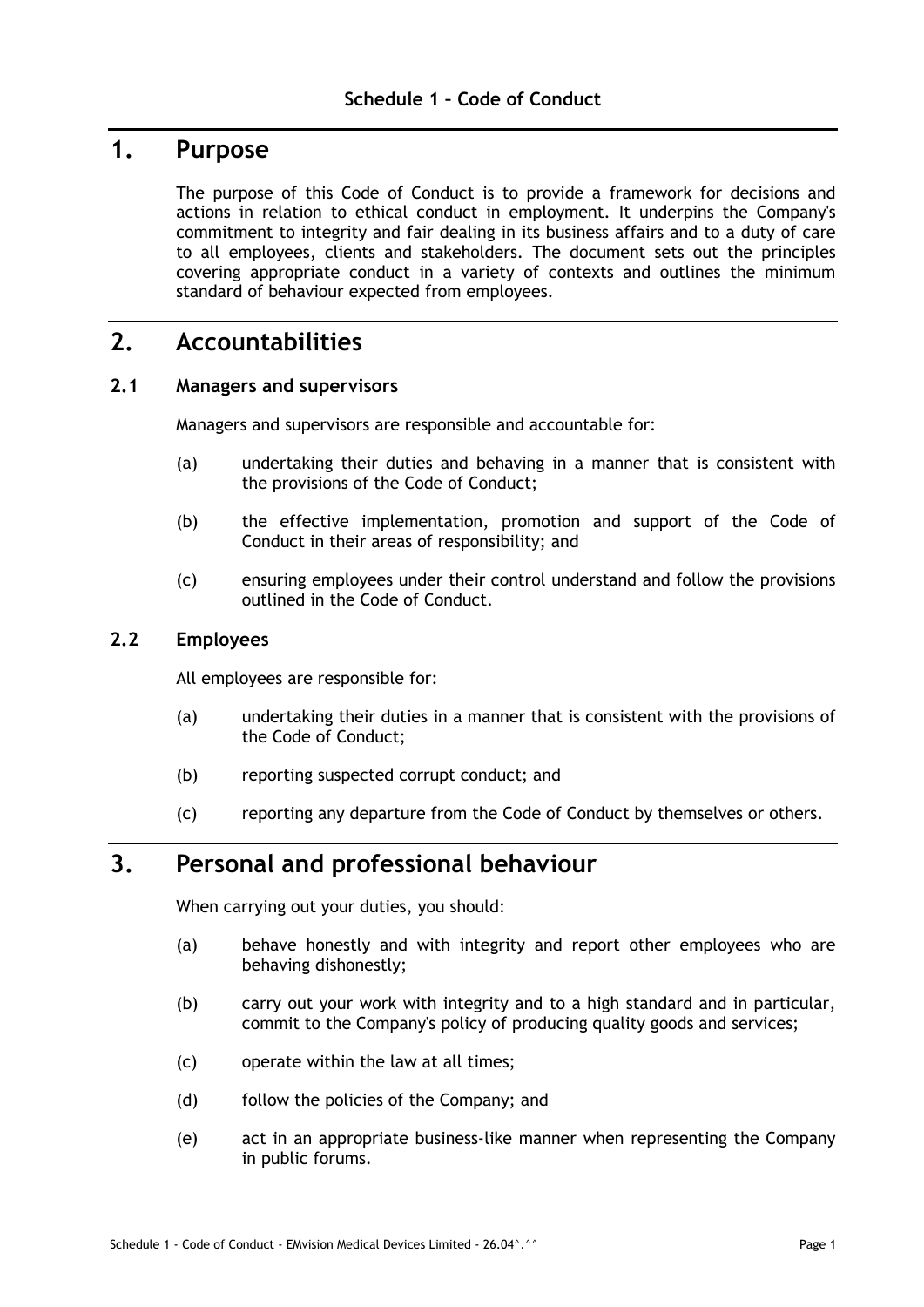# **4. Conflict of interest**

Potential for conflict of interest arises when it is likely that you could be influenced, or it could be perceived that you are influenced by a personal interest when carrying out your duties. Conflicts of interest that lead to biased decision making may constitute corrupt conduct.

- (a) Some situations that may give rise to a conflict of interest include situations where you have:
	- (i) financial interests in a matter the Company deals with or you are aware that your friends or relatives have a financial interest in the matter;
	- (ii) directorships/management of outside organisations;
	- (iii) membership of boards of outside organisations;
	- (iv) personal relationships with people the Company is dealing with which go beyond the level of a professional working relationship;
	- (v) secondary employment, business, commercial, or other activities outside of the workplace which impacts on your duty and obligations to the Company;
	- (vi) access to information that can be used for personal gain; and
	- (vii) offer of an inducement.
- (b) You may often be the only person aware of the potential for conflict. It is your responsibility to avoid any conflict from arising that could compromise your ability to perform your duties impartially. You must report any potential or actual conflicts of interest to your manager.
- (c) If you are uncertain whether a conflict exists, you should discuss that matter with your manager and attempt to resolve any conflicts that may exist.
- (d) You must not submit or accept any bribe, or other improper inducement. Any such inducements are to be reported to your manager.

#### **5. Public and media comment**

- (a) Individuals have a right to give their opinions on political and social issues in their private capacity as members of the community.
- (b) Employees must not make official comment on matters relating to the Company unless they are:
	- (i) authorised to do so by the CEO; or
	- (ii) giving evidence in court; or
	- (iii) otherwise authorised or required to by law.
- (c) Employees must not release unpublished or privileged information unless they have the authority to do so from the CEO.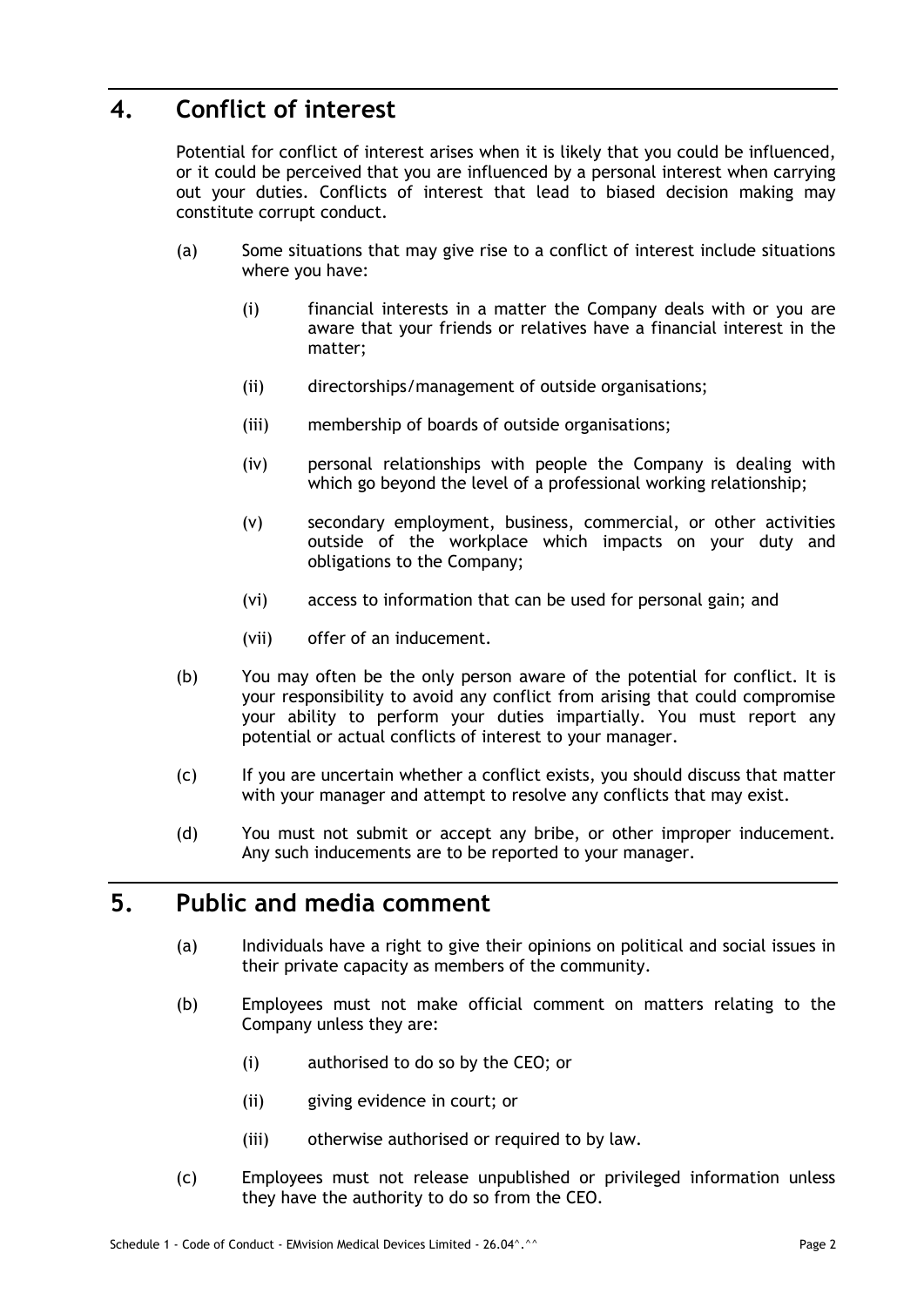(d) The above restrictions apply except where prohibited by law, for example in relation to "whistleblowing".

# **6. Use of Company resources**

Requests to use Company resources outside core business time should be referred to management for approval.

If employees are authorised to use Company resources outside core business times they must take responsibility for maintaining, replacing, and safeguarding the property and following any special directions or conditions that apply.

Employees using Company resources without obtaining prior approval could face disciplinary and/or criminal action. Company resources are not to be used for any private commercial purposes.

# **7. Security of information**

Employees are to make sure that confidential and sensitive information cannot be accessed by unauthorised persons. Sensitive material should be securely stored overnight or when unattended. Employees must ensure that confidential information is only disclosed or discussed with people who are authorised to have access to it. It is considered a serious act of misconduct to deliberately release confidential documents or information to unauthorised persons, and may incur disciplinary action.

### **8. Intellectual property/copyright**

Intellectual property includes the rights relating to scientific discoveries, industrial designs, trademarks, service marks, commercial names ad designations, and inventions and is valuable to the Company.

The Company is the owner of intellectual property created by employees in the course of their employment unless a specific prior agreement has been made. Employees must obtain written permission to use any such intellectual property from the Company Secretary/Group Legal Counsel before making any use of that property for purposes other than as required in their role as employee.

### **9. Discrimination and harassment**

Employees must not harass, discriminate, or support others who harass and discriminate against colleagues or members of the public on the grounds of sex, pregnancy, marital status, age, race (including their colour, nationality, descent, ethnic or religious background), physical or intellectual impairment, homosexuality or transgender.

Such harassment or discrimination may constitute an offence under legislation. Managers should understand and apply the principles of Equal Employment Opportunity.

## **10. Corrupt conduct**

Corrupt conduct involves the dishonest or partial use of power or position which results in one person/group being advantaged over another. Corruption can take many forms including, but not limited to: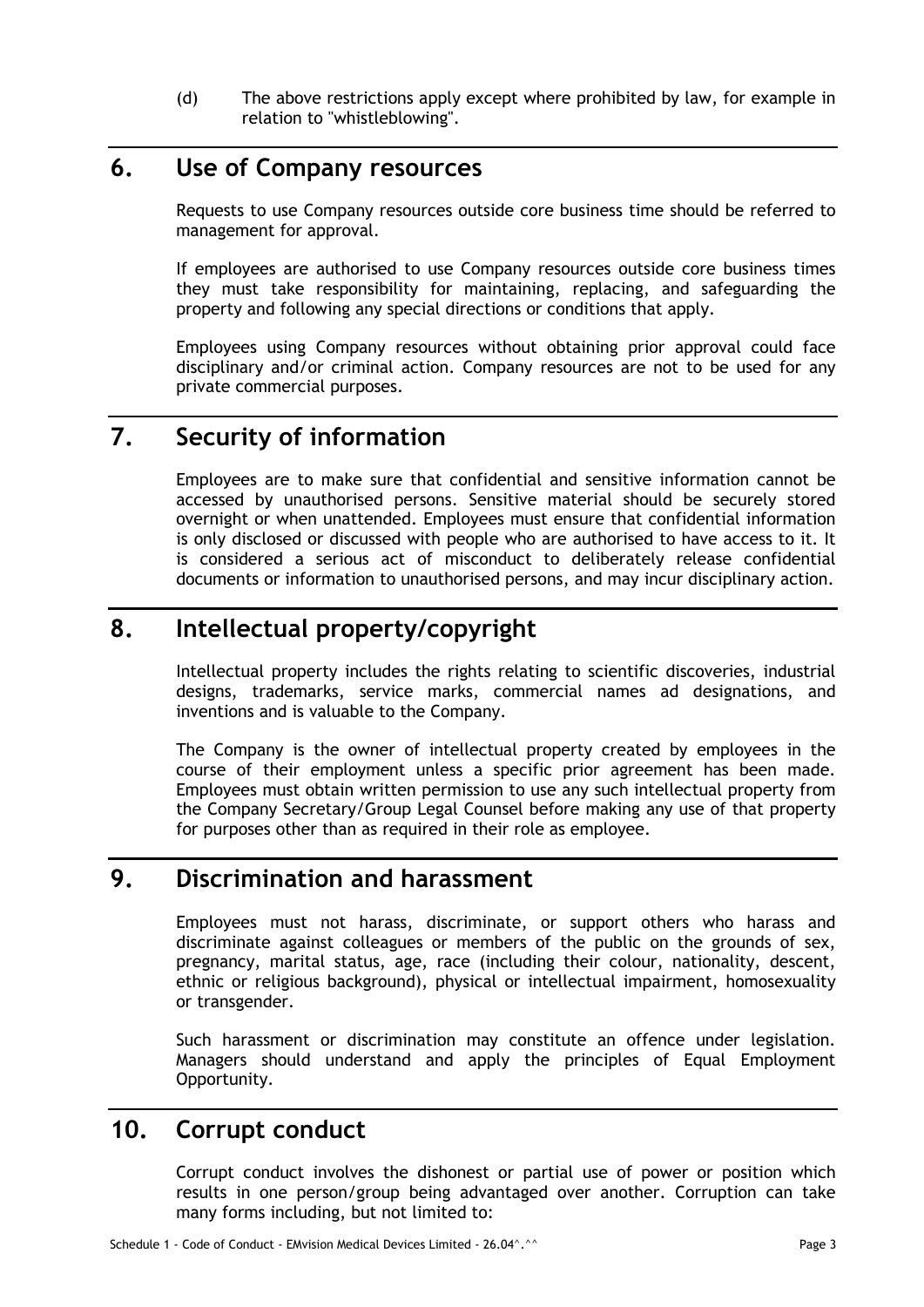- (a) official misconduct;
- (b) bribery and blackmail;
- (c) unauthorised use of confidential information;
- (d) fraud; and
- (e) theft.

Corrupt conduct will not be tolerated by the Company. Disciplinary action up to and including dismissal will be taken in the event of any employee participating in corrupt conduct.

# **11. Occupational health and safety**

It is the responsibility of all employees to act in accordance with occupational health and safety legislation, regulations and policies applicable to their respective organisations and to use security and safety equipment provided.

Specifically all employees are responsible for safety in their work area by:

- (a) following the safety and security directives of management;
- (b) advising management of areas where there is potential problem in safety and reporting suspicious occurrences; and
- (c) minimising risks in the workplace.

## **12. Legislation**

It is essential that all employees comply with the laws and regulations of the countries in which we operate. Violations of such laws may have serious consequences for the Company and any individuals concerned. Any known violation must be reported immediately to management.

## **13. Fair dealing**

The Company aims to succeed through fair and honest competition and not through unethical or illegal business practices. Each employee should endeavour to deal fairly with the Company's suppliers, customers and other employees.

## **14. Insider trading**

All employees must observe the Company's "Trading Policy". In conjunction with the legal prohibition on dealing in the Company's securities when in possession of unpublished price sensitive information, the Company has established specific time periods when Directors, management and employees are permitted to buy and sell the Company's securities.

#### **15. Responsibilities to investors**

The Company strives for full, fair and accurate disclosure of financial and other information on a timely basis.